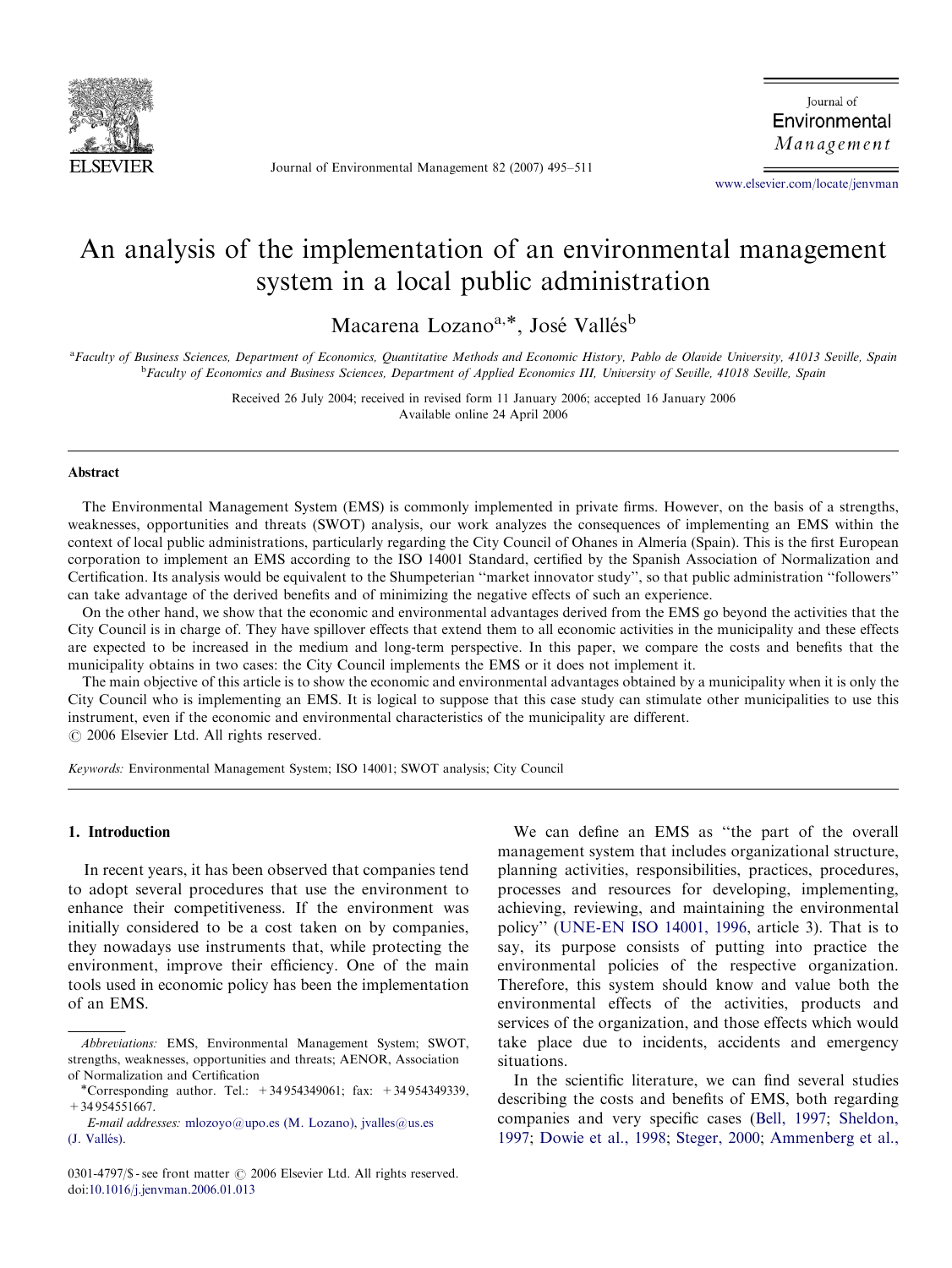[2001;](#page--1-0) [Brio and Junquera, 2001](#page--1-0); [Fryxell and Szeto, 2002](#page--1-0); [Hillary, 2002;](#page--1-0) [Khanna and Anton, 2002](#page--1-0); [Kwon et al., 2002](#page--1-0); [Reith and Guidry, 2003;](#page--1-0) [Hillary, 2004;](#page--1-0) [Zobel and Burman,](#page--1-0) [2004;](#page--1-0) [Peng, 2005\)](#page--1-0) and the system itself ([Johnson, 1997](#page--1-0); [Lamprecht, 1997;](#page--1-0) [Roberts and Robinson, 1998](#page--1-0); [Baron,](#page--1-0) [1999;](#page--1-0) Jonquières, 1999; González, 1999; Seoánez and [Angulo, 1999](#page--1-0); [Block and Marash, 2000;](#page--1-0) [Woodside and](#page--1-0) [Aurrichio, 2000](#page--1-0)).

On the basis of the positive experience that EMS has provided companies, its application has been extended to other similar organizations, just as quality management systems were in the past. That is, although they arose as tools of economic policy, they are presently used by public administrations with the aim of improving their efficiency and their relationships with citizens (clients).

This is the reason why EMS has been moved from the private sector to the public administration, becoming an economic policy instrument that allows one to achieve environmental objectives. In the case of a local administration, and since the City Council represents the combined actions of its inhabitants, the use of a tool of this nature would imply some additional environmental respect within the economic relationships of this area.

Yet, it should be remarked that the EMS does not necessarily, in itself, guarantee environmental protection or enhancement. It is a tool that allows the continual improvement of the environmental behavior and performance. It is not a static process but dynamic: it is a process of continuous improvement in which the environmental impacts are studied in any situation (normal, abnormal and emergency conditions).

When an EMS is implemented by a private company, financial institution, a City Council or whatever, some advantages are obtained from both the economic and environmental points of view. Nevertheless, differences exist between industrial schemes or companies and local authorities. We want to emphasize five aspects in which the implementation of an EMS is different in a company and a local administration. Firstly, in the case of firms, the economic advantages can be very easily perceived, since competitiveness is increased as a consequence of the lower consumption of raw materials, the elimination of sanctions, the improvement of their own image, etc.

However, when an EMS is implemented by a City Council, benefits do not seem to be so clear [\(Lozano, 2003\)](#page--1-0). Short and medium-term expenses increase since it is necessary to follow certain stages (environmental revisions, impacts corrections, environmental certifications, etc.) to put a sustainable development model into practice. As to the revenues or benefits obtained when acquiring this commitment of continuous improvement of the environment, the results appear to be long-term and sometimes rather of a social nature than of economic profitability. In this case, and contrary to what happens in the private sector, there is no market competition for a certain product. We could indirectly observe a sort of parallelism with the benefits provided by services.

Secondly, we found a reason that would explain this difference in the type of effects generated in the environment. The companies are especially concerned about the control of production activities (contaminating emissions, solid waste, energy consumption, etc.) with direct effects on the environment. Even though the local authorities also have this type of effect, most are indirect because they come from the providing of services ([Sheldon, 1997\)](#page--1-0).

Thirdly, in a local administration, the decision to implement an EMS is taken by the ruling political group, moved or not by the citizen pressure. In the case of companies it is the market, or rather the clients with their purchase decisions, which is in charge of awarding environment-friendly companies (an EMS is a proof of this) and of penalizing polluting firms.

On the other hand, when a firm implements an EMS, the benefits extend to its clients and in some cases to the suppliers. Nevertheless, the implementation of the EMS in the activities that the City Council manages has economic (employment opportunities), environmental (sustainable resource use) and social (a better quality of life) consequences that go beyond the City Council: spillover effects take place in the totality of the municipality.

Lastly, it can be seen that the clients can influence in the short-term the environmental behavior of companies: from a great variety of products they can choose the most environment-friendly. This way, the companies are forced to improve their environmental behavior in the short-term if they want to avoid the risk of being expelled from the market. Nonetheless, if the citizens are not in agreement with the environmental policy of the City Council they have just two options: to vote for another political party in the following elections or to leave the municipality. In both cases their capacity of choice is much smaller and in the mid-term ([Lozano, 2003](#page--1-0)).

Within a competitive economic framework, such as we have nowadays, where qualitative features are becoming more relevant ([Townroe, 1972;](#page--1-0) [Richardson, 1986](#page--1-0); [Chap](#page--1-0)[man and Walker, 1988;](#page--1-0) [Porter, 1991;](#page--1-0) [Maccormack et al.,](#page--1-0) [1995;](#page--1-0) Galán et al., 1998), the implementation and maintenance of an EMS by a City Council implies a potential intangible asset provided by the local economy for the companies to take advantage of. Therefore, environmental protection becomes a business opportunity that favors ecological agriculture, the attraction of industries that respect the environment, the growth of rural tourism and all kinds of activities which combine economic and environmental components.

Hence, if a City Council not only looks for economic development but also for sustainable development, with a maximum respect of the environment when providing its own services, it is likely that both residents will stay longer due to the forthcoming new work possibilities and new residents will arrive and new sustainable economic activities from the surroundings will arise, e.g., rural tourism. Everything will turn into a source of new revenues [\(Lozano, 2003\)](#page--1-0).